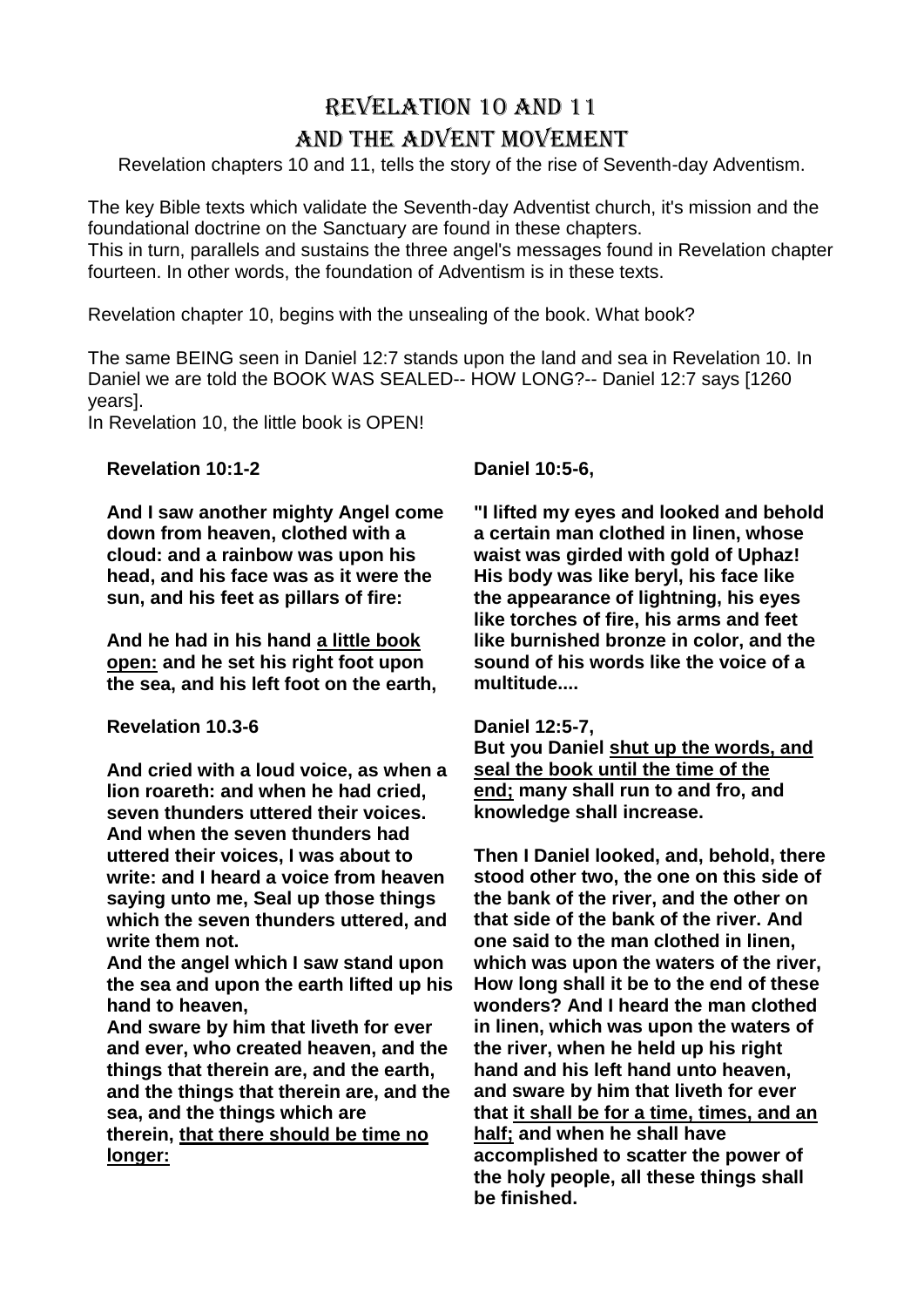The prophecies of Daniel present a succession of events leading down to the opening of the judgment when thrones would be set up and the Ancient of Days would sit as thousands upon ten thousands of heavenly beings would witness as the books were opened and the work of the grand heavenly court began. (See Daniel 7: 9-10)

However, that part of his prophecy which related to the last days, Daniel was asked to SEAL, to close up until the time of the end. Not until this time was reached could a mighty message concerning the judgment be proclaimed, based on the fulfillment of these prophecies. At that time, "many shall run to and fro, and knowledge shall be increased." (Daniel 12:4)

Then, at the end of the 1260 years, knowledge shall be increased.

In Revelation 10 the book is opened-- it is the END OF THE 1260 years--

--------------------------------------------------------------------------------

Since 1798 the book of Daniel has been unsealed, knowledge of the prophecies has increased, and many have proclaimed the solemn message of the judgment near." {GC88 356.2}

--------------------------------------------------------------------------------

Historian David Ludlum writes:

"At the turn of the century many tomes of biblical exegesis came from New England presses and received a wide circulation. Though differing on minor points, all agreed that the "times of the prophecies" had arrived, that the present constituted the predicted Reign of Infidelity, and that the Second Coming of Christ and commencement of the Millennium were at hand". ("Social Ferment in Vermont, 1791-1850" 1948 page 38)

Not only were people writing a great number of volumes concerning the prophecies, in the New England, but the same was happening over in Europe. What is now often termed "the religious awakening" swept in recurring waves over the people. In 1798 the Connecticut Missionary Society was organized. 1804 the Bible society. This was followed by other Bible and Missionary Societies. In 1803 even a newspaper, "New Hampshire Gazette) ran a serial called the "Book of Antichrist" based on prophecy. The understanding that the papacy was the predicted power, and that, in accordance with the prophecy, it had been gravely wounded by the French Revolution was being printed in books, pamphlets, printed sermons, published reports, and periodical and newspaper columns.

It was the accepted Protestant understanding that the 1260 years of papal reign had ended in 1798, comfirming the prophecies in regard to the beastly religious power. But now the attention of the prophetic students of scripture were being turned to the 2300 years.

As people pondered this prophecy there arose, not only in Britain and Europe, but also in Africa and India, and especially in America several dedicated men, quite apart from each other, the conviction that the 2300 day/years would end sometime in the 1840's. In America the movement was led by William Miller, in England, by Edward Irving; in Asia, by Joseph Wolff, in Sweden, where the laws prohibited adults from giving the message, children preached. The words rang throughout the world, "Prepare to meet you Lord."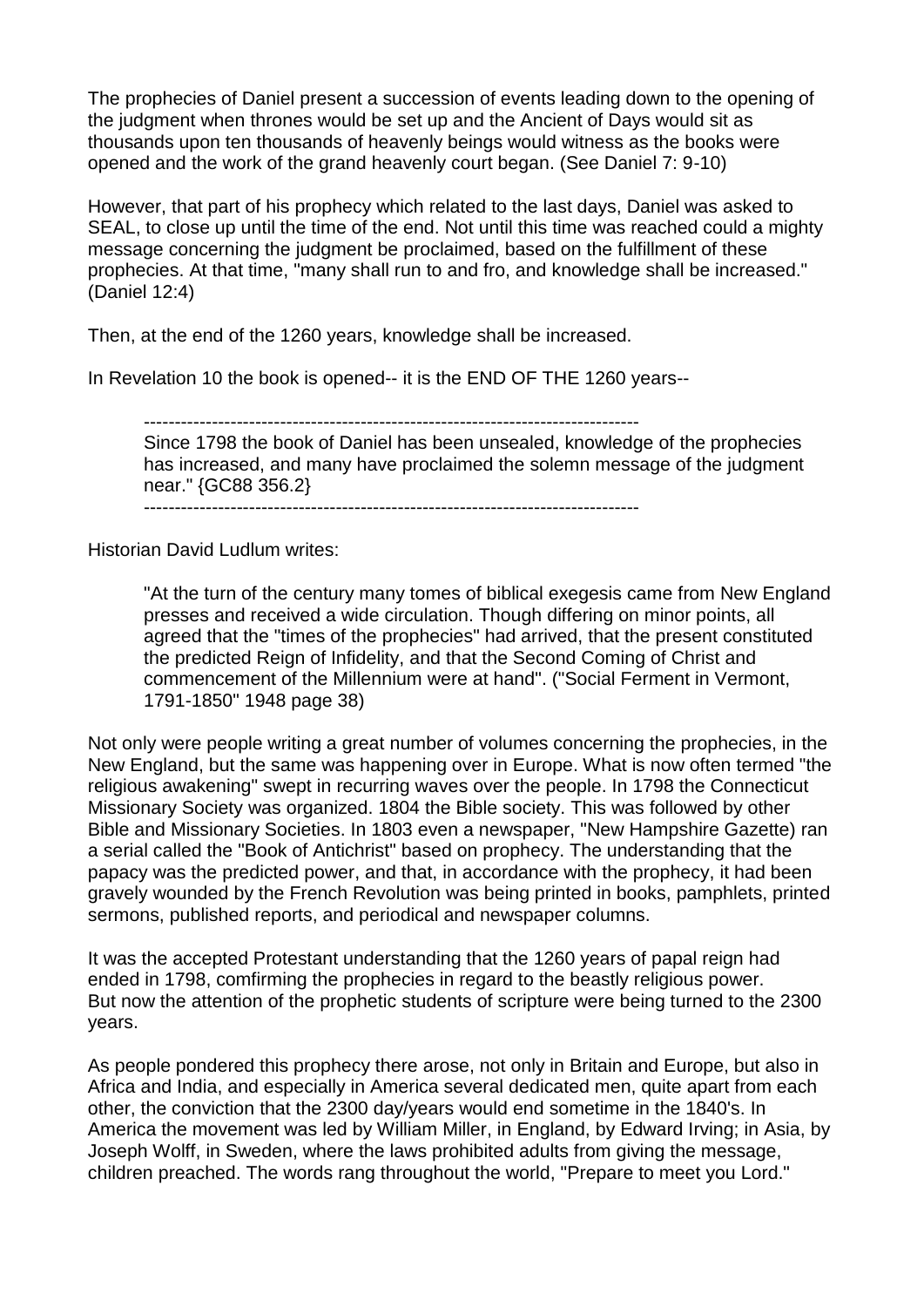The message was being preached; "Fear God and give Him glory, for the hour of His judgment IS come, and worship Him who made the heavens and the earth." (Rev. 14:7)

The 1st angel's message, from Rev. 14:7 was sounding.

1798 MARKED the beginning of "the time of the end" when knowledge would be increased and the angel's of Rev. 14 would begin to sound.

It all pointed to the opening of the judgment.

--------------------------------------------------------------------------------

A Great religious awakening under the proclamation of Christ's soon coming, is foretold in the prophecy of the first angel's message of Revelation 14. An angel is seen flying "in the midst of heaven, having the everlasting gospel to preach unto them that dwell on the earth, and to every nation, and kindred, and tongue, and people." "With a loud voice" he proclaims the message, "Fear God, and give glory to him; for the hour of his Judgment is come: and worship him that made heaven, and earth, and the sea, and the fountains of waters." [REV. 14:6, 7.] {GC88 355.1} --------------------------------------------------------------------------------

The BOOK OF DANIEL was opened to them.

The message was that time would be no longer.

The message was sweet to them --very sweet.

And they did preach the message-- with everything they had-- fully believing that time on earth would be no longer after 1844. Yes, it was the close of the long prophetic periods.

**Revelation 10.3-4**

**And cried with a loud voice, as when a lion roareth: and when he had cried, seven thunders uttered their voices. And when the seven thunders had uttered their voices, I was about to write: and I heard a voice from heaven saying unto me, Seal up those things which the seven thunders uttered, and write them not.**

## **Revelation 14:6,7**

**And I saw another angel...saying with a loud voice, 'Fear God, and give glory to him; for the hour of his judgment is come: and whorship him that made heaven and earth, and the sea"**

From 1840-144 the message was preached with great power, but at this point knowledge was not fully revealed--

John, heard seven thunders utter their voices, and he understood the words those thunders uttered. He took up his pen and was about to record the message when he was told to seal up the message of the thunders.

Ellen White writes:

--------------------------------------------------------------------------------

"The special light given to John which was expressed in the seven thunders was a delineation of events which would transpire under the first and second angel's messages. It was not best for the people to know these things, for their faith must necessarily be tested." {7BC 971)

--------------------------------------------------------------------------------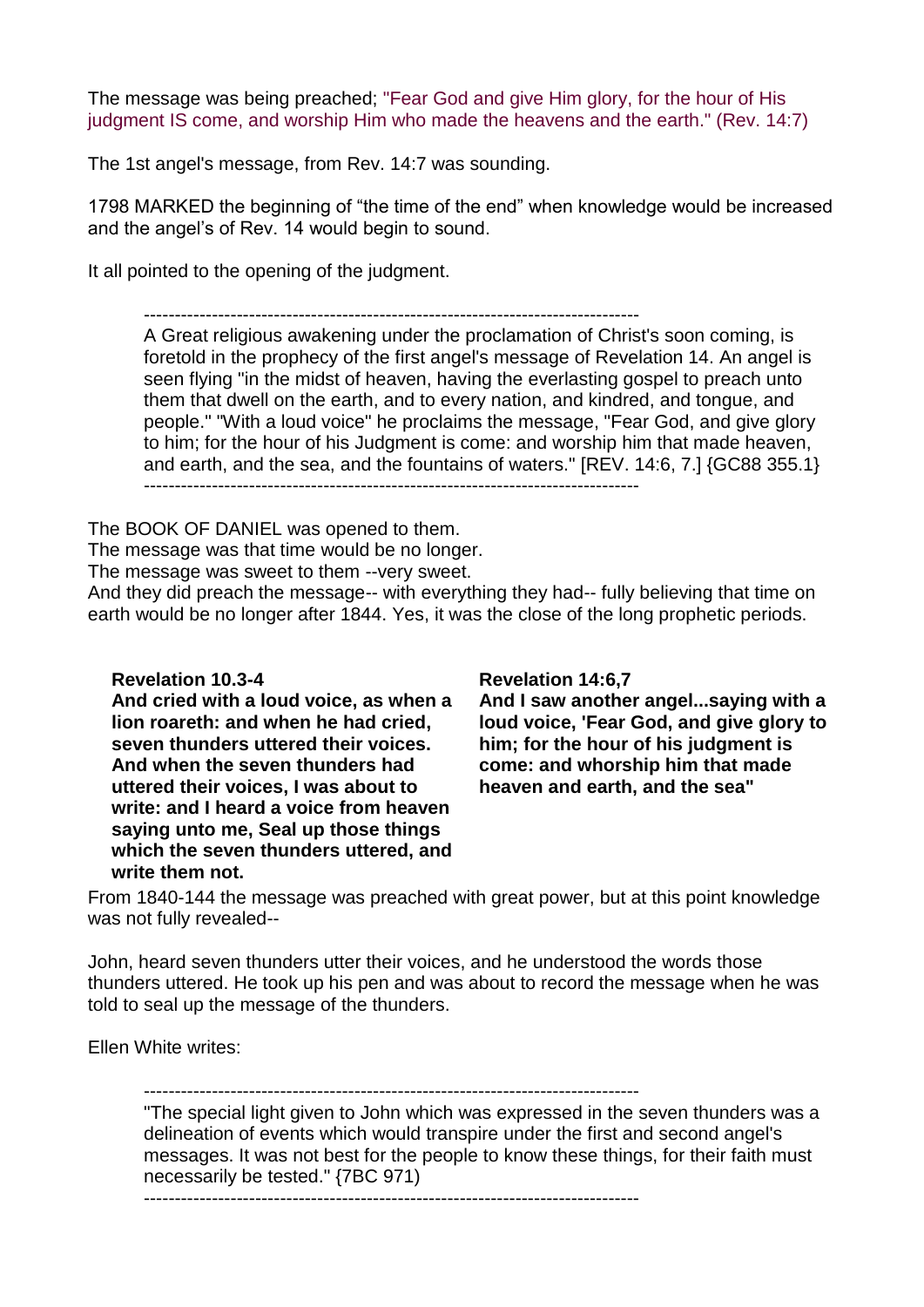Like a mighty voice the prophetic message spread over land and sea but- the voices of the seven thunders is still sealed, they full message is not yet understood.

The prophetic message announces the end of the prophetic periods. Yet right here in Rev. 10 where it is announced that "time shall be no longer", prophecy reveals it is not the end of all things. However, the disappointment of those who expected to see our Lord in 1844 and the end of all things on earth, was not anticipated by those to who had gained knowledge of the prophetic time periods of scripture.

## Rev. 10.7

But in the days of the voice of the seventh angel, when he shall begin to sound, the mystery of God should be finished, as he hath declared to his servants the prophets.

The seventh trumpet at this point is still future. During the seventh trumpet the mystery of God will be finished. The mystery of God is the plan and actions of salvation-- it is the atonement Christ made which must be declared to every son and daughter of Adam. The atonement which was purchased and provided BY CHRIST upon the cross, and FINISHED on the great "day of atonement".

In the meantime the book is sweet!

#### **Revelation 10.8-9**

**And the voice which I heard from heaven spake unto me again, and said, God and take the little book which is open in the hand of the angel which stands upon the sea and upon the earth.**

**And I went to the angel, and said unto him, Give me the little book. And he said to me, Take it and eat it up; and it shall make your belly bitter, but it shall be in your mouth sweet as honey.**

**And I took the little book out of the angel's hand, and ate it up; and it was in my mouth sweet as honey: and as soon as I had eaten it, my belly was bitter.**

#### **Jeremiah 15:16**

**Your Words were found, and I did eat them; and your word was unto me the joy and rejoicing of mine heart: for I am called by your name, O Lord God of hosts."**

#### **Ezekiel 3:1,2**

**He said to me..eat this roll, and go speak to the house of Israel. so I opened my mouth and he caused me to eat that roll, and he said to me..cause your belly to eat, and fill your bowels with this roll that I give you. Then did I eat it and it was in my mouth as honey for sweetness.**

With joy the advent message that time should be no more went to the world. They had eaten the little book and filled their hearts and minds with it. It was sweet! The joy and sweetness would turn to bitterness. The message was, "It shall make your belly bitter, but it shall be in your mouth sweet as honey". The autumn of 1844 came and went, and the intensity of the disappointment was beyond description. No earthly inducement ever seemed so sweet as the message of His coming; no disappointment was ever so bitter as that experienced by the believers in that Christ would come in 1844.

It happened just as Revelation 10 predicated- the message turned to bitterness as the disappointment enveloped them.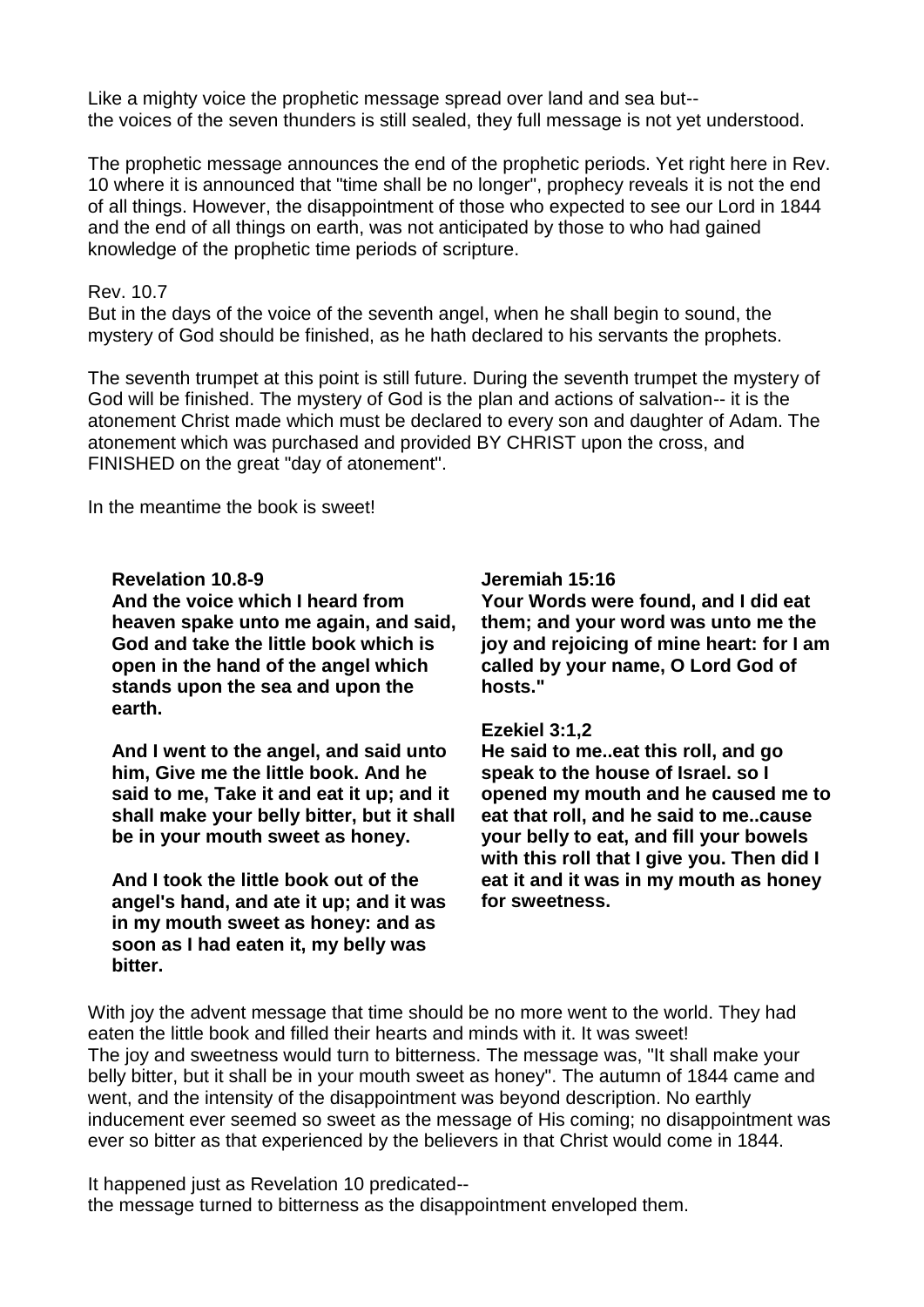They were told to go forth again and preach to every nation kindred tongue and people.

Prophecy again--

# Rev. 10.11

And he said unto me, Thou must prophesy again before many peoples, and nations, and tongues, and kings.

# WHAT WERE THEY TO PROPHECY?

The first and second angel's messages were given at the right time-- but they were to prophecy AGAIN-- they were to preach the full message as the prophecy was more fully comprehended after 1844, in other words, when the cloud was penetrated in the search for Christ. The truth of His work in the heavenly sanctuary was discovered as the seventh trumpet began to sound and the third angels' message was added to the first two messages.

They were told to go forth again and preach to every nation kindred tongue and people.

Prophecy again--

WHAT WERE THEY TO PROPHECY?

We must remember that Biblical chapter divisions were added later. The writer of Revelation tells us exactly what was to be the message of the disappointed believers in prophecy.

In chapter ten the disappointed ones are told to prophecy again and the very next verses say --

"A reed like a rod was given me, and the angel said, Rise, and measure the temple of the God, and the altar, and them that worship therein." But the court which is without the temple leave out, and measure it not" (11:1-2) They were commanded to "measure the temple".

They thought the sanctuary was this earth--

They thought the earth would be cleansed at the end of the time periods.

But no-- they were NOT to measure the "courtyard" of the temple.

The "courtyard" where the altar of sacrifice stood represents the earth.

However, the inner holy places of the earthly sanctuary represented the great heavenly sanctuary.

What was to be measured?

The same three things that were to be cleansed in the day of atonement!

- The altar, (Lev.  $16:18$ )
- $\bullet$  the sanctuary (Lev. 16:16)
- and the worshipers! (16:17)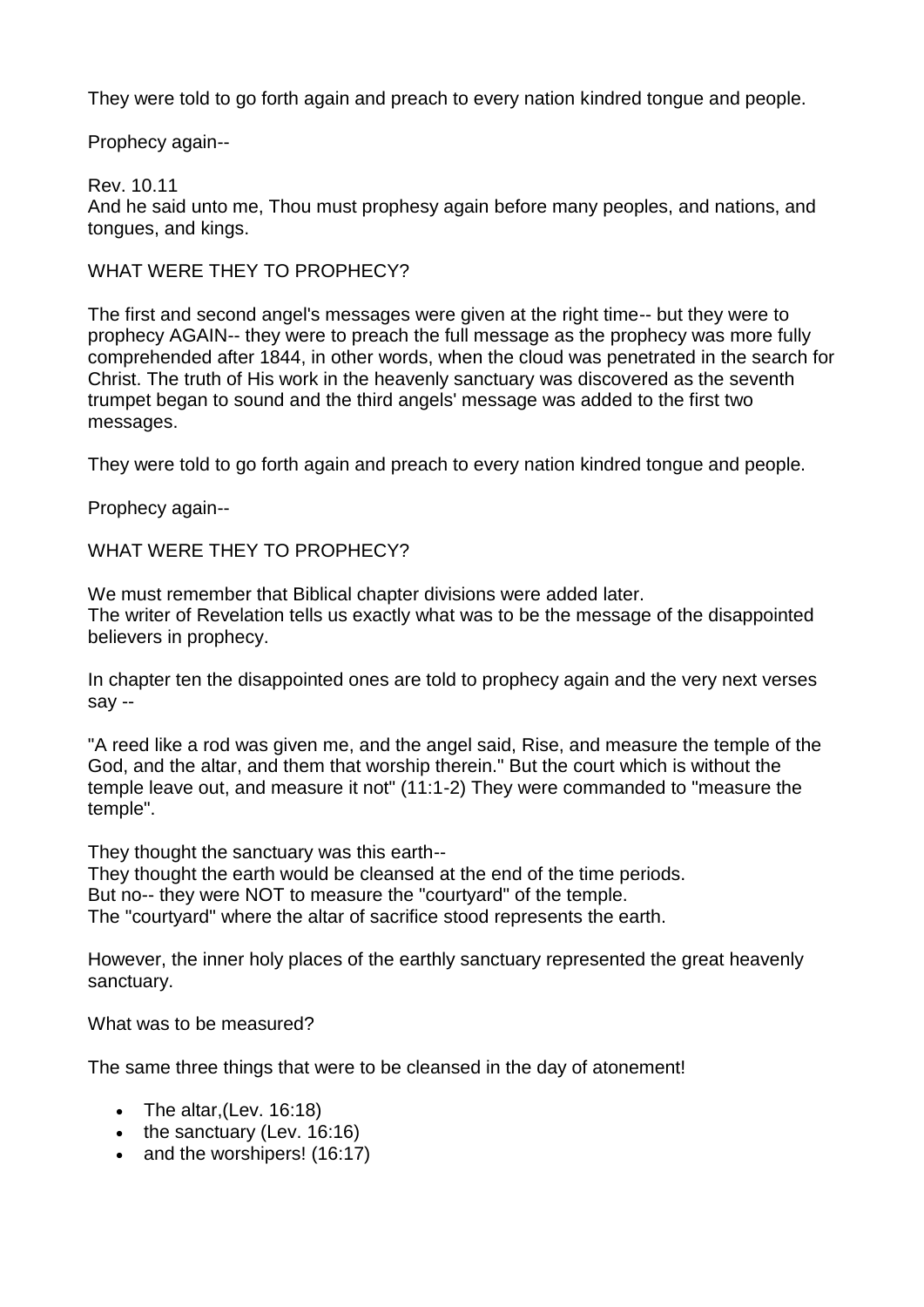As these disappointed ones examined and evaluated "what sanctuary" was to be "cleansed" at the end of the 2300 day/years, they found out that during the seventh trumpet, the temple IN HEAVEN was opened and the ark of the testament was seen in heaven. (obviously this part of the temple was opened near the end of earth's history-- at the seventh trumpet!)

Revelation 10:11 And he said unto me, Thou must prophesy again before many peoples, and nations, and tongues, and kings.

#### Revelation 11:1

And there was given me a reed like unto a rod: and the angel stood, saying, Rise, and measure the temple of God, and the altar, and them that worship therein.

#### Revelation 11:2,3

But the court which is without the temple leave out, and measure it not; for it is given unto the Gentiles: and the holy city shall they tread under foot forty and two months. [1260 day/yars]

And I will give power unto my two witnesses, and they shall prophesy a thousand two hundred and threescore days [1260 day/years], clothed in sackcloth.

# Daniel 12:3

They that be wise shall shine as the brightness of the firmanment; and they that turn many to righteousness as the stars for ever and ever.

## Leviticus 17:15-17

[On the day of Atonement] he shall make an atonement for the holy place, because of the uncleanness of the children of Israel, and because of their transgressions in all their sins: and so shall he do for the tabernacle of the congregation, that remaineth among them in the midst of their uncleanness. And there shall be no man in the tabernacle of the congregation when he goeth in to make an atonement in the holy place, until he come out, and have made an atonement for himself, and for his household, and for all the congregation of Israel. And he shall go out unto the altar that is before the LORD, and make an atonement for it:.

#### Daniel

7.21 I beheld, and the same horn made war with the saints, and prevailed against them;

7.25 And he shall speak great words against the most High, and shall wear out the saints of the most High, and think to change times and laws: and they shall be given into his hand until a time and times and the dividing of time [1260 days].

8.11 He magnified himself even to the prince of the host, and by him the daily was taken away, and the PLACE of his sanctuary was cast down. 8.12 And an army was given him against the daily by reason of transgression, and it cast down the truth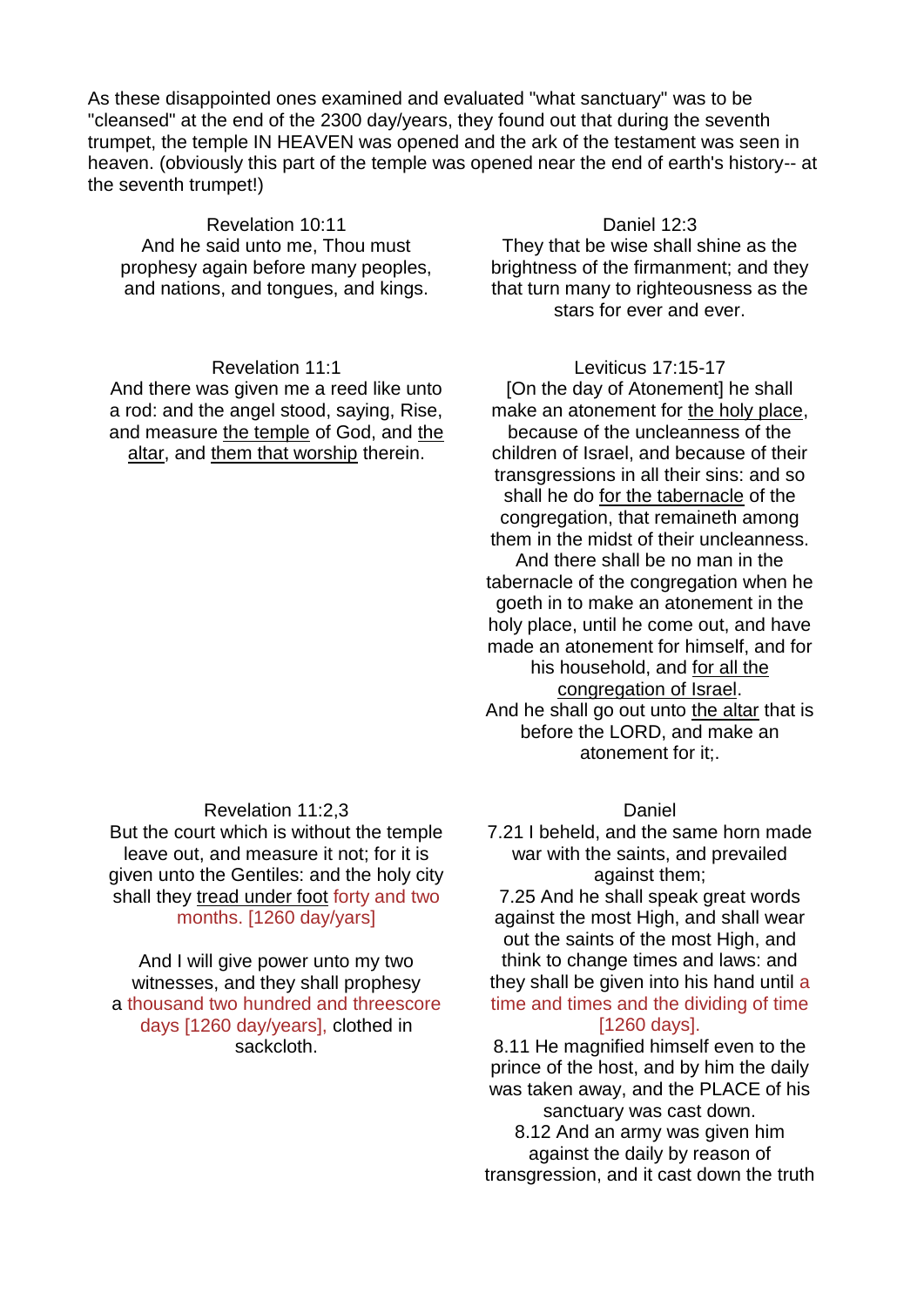to the ground; and it practiced, and prospered.

11.31 And arms shall stand on his part, and they shall pollute the sanctuary of strength, and shall take away the daily, and they shall place the abomination that maketh desolate.

12.6 And one said to the man clothed in linen, which was upon the waters of the river, How long shall it be to the end of these wonders?

# 12:7...it shall be for a time, times, and an half; [1260 day/years] and when he shall have accomplished to scatter the power of the holy people, all these things shall be finished.

8.13 Then I heard one saint speaking, and another saint said unto that certain saint which spake, How long shall be the vision concerning the daily, and the transgression of desolation, to give both the sanctuary and the host to be trodden under foot?

8.14 And he said unto me, Unto two thousand and three hundred days; then shall the sanctuary be cleansed.

Revelation 11:2-3 has close parallels with Daniel 7 and 8. If we turn to Daniel we see a lot of TRAMPLING going on. [Dan. 7:7,19; 8:7,10] The links pointing to "Gentiles" who do the trampling of the holy place and its host in Daniel is not the heathen Roman Empire, but the rebellious and idolatrous Papal Roman worship that causes desolation [Dan. 7:21,25; 8:11-13; 11;21-25; 12:11] It is reaching into heaven and usurping Christ's daily ministry and casting truth to the ground, and the PLACE of the sanctuary, and trampling on it.

This oppressive power is given a set TIME in the prophecy.. "A time, times, and half time" or 3 1/2 years. (7:25) This time period equals 42 months and thus establishes a specific link between Daniel 7 and Rev. 11.

To make it even clearer, Rev. 11 defines that time in two different ways: 42 months in Rev. 11:2 and 1260 days in Rev. 11:3. Forty-two prophetic months of 30 days yield 1260 days. This in turn links this time of trampling with Rev. 12:6 and 14 as well. Thus showing this "trampling" by the "gentiles" takes place after Christ's ascension when God's true church is in the wilderness.

The Gentiles would thus be the little horn arising out of the Roman [Gentile] beast. It is a Gentile religious power, who is the one persecuting God's people who are in the wilderness during this "time". This 1260 day/years stretched from 538-1798 A.D. when the papal power to use the state to destroy heretics was removed.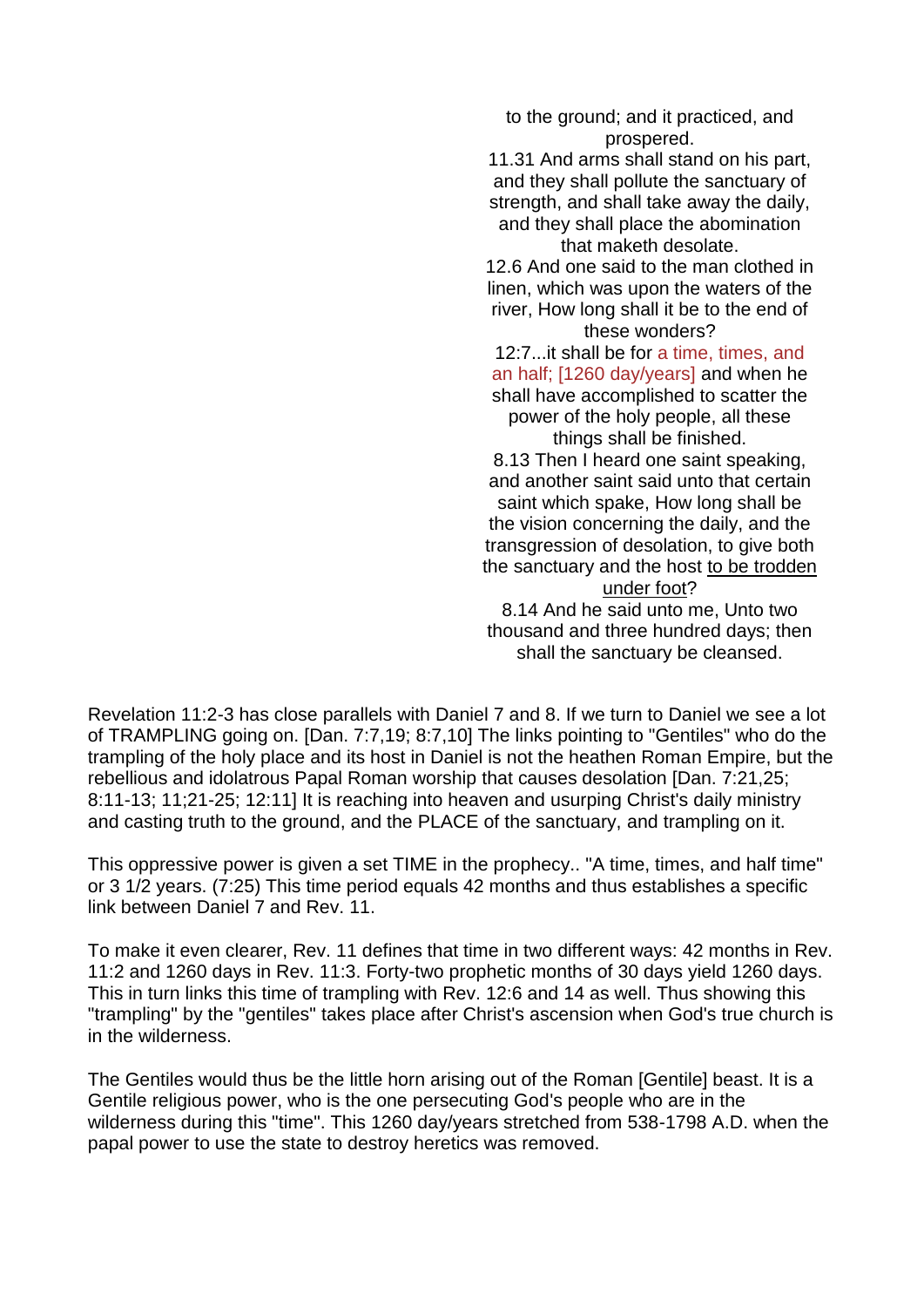### Those 1260 years ended in 1798

This was followed by the "great awakening" and the sounding of the 1st angel's message pointing to the end of the 1335 or 2300 day/years in 1844. Expecting the blessing to be Christ's second coming--

-- the sweetness turned to bitterness, prophecy again they were told-- measure the temple.

The were told to go forth again and preach to every nation kindred tongue and people the fuller message --

Measure the sanctuary- the altar and the worshippers therein.

This IS THE COMMISSION OF Seventh-day Adventists-- to preach the three angel's messages in it's fullness. Preach it AGAIN-- but this time see the SANCTUARY IN HEAVEN as the main focus. (The interpretation of TIME was correct, time will never again be an issue-- but focus on the heavenly sanctuary where the mystery of God is being finished)

Revelation chapter 11 explains more fully the time this prophecy is dealing with, showing the clasmatic event and that destroyed the papal hold over the lives of the people. It shows more on the world situation bringing the 1260 years to an end.

The French Revolution, both terrible -- showing the awful end results of Rome's teachings and the people's reaction to it, yet also liberating and OPENING THE DOOR for truth to spread comes at the end of the 1260 years.

Then -- the seventh trumpet blows announcing Christ's victory and that the time of judgment has arrived. What do we see next?

The temple of heaven opens to reveal the ark of the covenant in the Most Holy Place!

#### **Rev. 11.18**

**And the nations were angry, and thy wrath is come, and he time of the dead, that they should be judged, and that thou shouldest give reward unto thy servants the prophets, and to the saints, and them that fear thy name, small and great; and shouldest destroy them which destroy the earth.**

#### **Rev. 11.19**

**And the temple of God was opened in heaven, and there was seen in his temple the ark of his testament: and there were lightnings, and voices, and thunderings, and an earthquake, and great hail.**

## **Rev. 14:7,12**

**Fear God and give glory to Him, for the hour of His judgment is come: and worship Him Who created heaven and earth...**

**Here is the patience of the saints, here are they that keep the commandments of God and the faith of Jesus.**